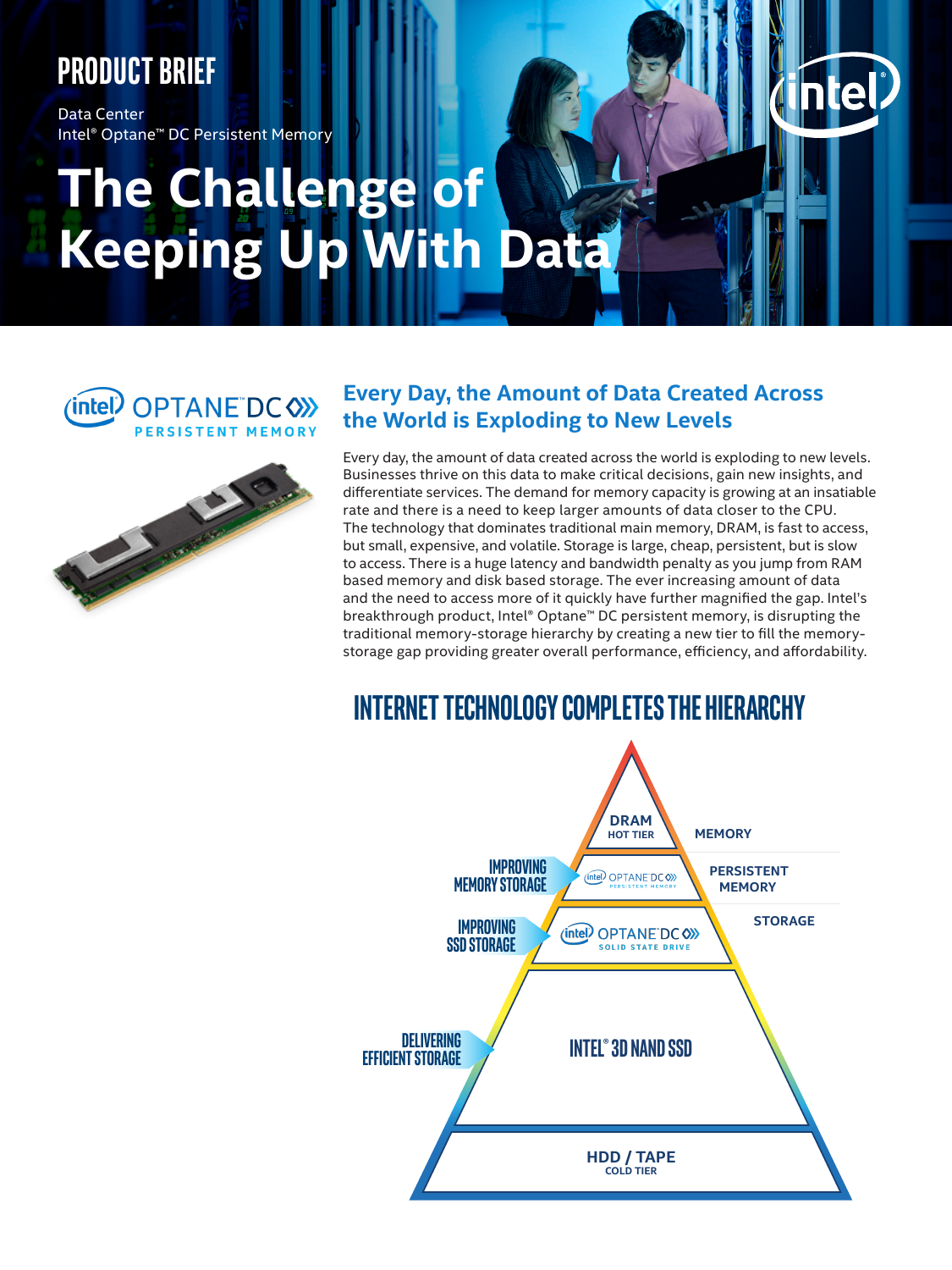### **Introducing Intel® Optane™ DC Persistent Memory**

The new Intel Optane DC persistent memory introduces a new category that sits between memory and storage and will deliver the best of both worlds through the convergence of memory and storage product traits. Intel Optane DC persistent memory is available in capacities of 128 GiB, 256 GiB and 512 GiB and is a much larger alternative to DRAM which currently caps at 128 GiB. With this new flexible tier of products, designers and developers will have access to large capacity and affordable memory that is both flexible (volatile or non-volatile) and serves as a highperformance storage tier. They will also have the option of application managed memory which is vital to optimize system performance. The low, consistent latency, combined with high bandwidth, Quality of Service (QoS) and endurance of this unique Intel technology will mean more capacity and more virtual machines (VMs) for cloud and virtualized users, much higher capacity for in-memory databases without prohibitive price tags, super-fast storage, and larger memory pools. Ultimately, Intel can deliver higher system performance with larger memory that is 3X the performance of NVMe-SSD, with much higher endurance than NAND SSDs for write-intensive workloads.

The persistent memory modules are DDR4 socket compatible and can co-exist with conventional DDR4 DRAM DIMMs on the same platform. The module fits into standard DDR4 DIMM slots on 2nd Generation Intel® Xeon® Scalable processors. Deigned with and optimized for the 2nd Generation Intel Xeon Scalable processors, a user can have up to one Intel Optane DC persistent memory per channel and up to six on a single socket providing up to 3 TiB of Intel Optane DC persistent memory which means an 8 socket system could access up to 24 TiB of system memory. The module is compatible with 2nd Generation Intel® Xeon® Gold and Platinum processor SKUs.

Intel Optane DC persistent memory is big, affordable, and persistent which makes extracting more value from larger data sets than previously possible. This new technology can solve issues for customers and launch a revolution in the data center. Finally an affordable alternative to expensive DRAM, that can deliver HUGE capacity and can accommodate demanding workloads and emerging applications like in-memory databases (IMDB). When deployed, Intel Optane DC persistent memory can help improve TCO via not just memory savings, but broadly via reduced SW licensing costs, node reduction, power efficiencies, and other operational efficiencies.

Not only can Intel Optane DC persistent memory bring cost savings, it can improve infrastructure consolidation making your servers do more. Intel Optane DC persistent memory can spur major infrastructure consolidation. The increase in memory size from Intel Optane media provide the opportunity to consolidate workloads that have been spread across several nodes, leaving CPUs underutilized, to concentrating and consolidating workloads on fewer nodes, ultimately saving on the deployments necessary and maximizing CPU utilization. Each Node does more, and the CPU can do more.

Intel Optane DC persistent memory brings an entirely new memory tier that has new properties of performance and persistence, and architects and developers are using it as a springboard for innovation taking advantage of new usages around restart and replication, groundbreaking performances from breaking system bottlenecks that used to severely constrain workloads, and making use of what could be considered the world's tiniest, but fastest storage device sitting on a memory bus.

### **Operational Modes**

The Intel Optane DC persistent memory has two operating modes: Memory Mode and App Direct Mode. With distinct operating modes, customers have the flexibility to take advantage of Intel Optane DC persistent memory benefits across multiple workloads.

**Memory Mode** – Memory Mode is great for large memory capacity and does not require application changes which makes Intel Optane DC persistent memory easy to adopt. In Memory Mode, the Intel Optane DC persistent memory extends the amount of available volatile memory visible to the Operating System. DRAM is used as Cache for the Intel Optane DC persistent memory. The CPU memory controller uses the DRAM as cache and the Intel Optane DC persistent memory as addressable main memory. Virtualization can benefit from Intel Optane DC persistent memory in Memory Mode because there is larger memory capacity which provides more VMs and more memory per VM at a lower cost compared to DRAM. Workloads that are I/O bound can also benefit from using Memory Mode as the Intel Optane DC persistent memory provides larger memory capacity which supports larger databases and at a lower cost compared to DRAM. With increased capacity there is greater VM, container, and application density which increases the utilization of the 2nd Generation Intel Xeon Scalable processors. The data in the Intel Optane DC persistent memory when used in Memory Mode is volatile as it is handled with a single encryption key that upon power down is discarded making the data inaccessible.

**App Direct Mode** – In App Direct Mode, software and applications have the ability to talk directly to the Intel Optane DC persistent memory, which reduces complexity in the stack. There is the option of having App Direct Mode use legacy storage APIs. This allows it to act like an SSD and can boot an OS. The operating system sees Intel Optane DC persistent memory and DRAM as two separate pools of memory. It is persistent like storage, byte addressable like memory, cache coherent which extends the usage of persistent memory outside the local node, and consistent low latency supporting larger datasets. The power of persistent memory adds business resilience to systems with faster restart times because data is retained even during power cycles. Memory bound workloads benefit from Intel Optane DC persistence with its large capacity and higher endurance and greater bandwidth compared to NAND SSDs.

**Dual Mode** – a sub-set of App Direct, can be provisioned so that some of the Intel Optane DC persistent memory is in Memory Mode and the remaining is in App Direct Mode. In Dual Mode, applications can take advantage of high performance storage without the latency of moving data to and from the I/O bus.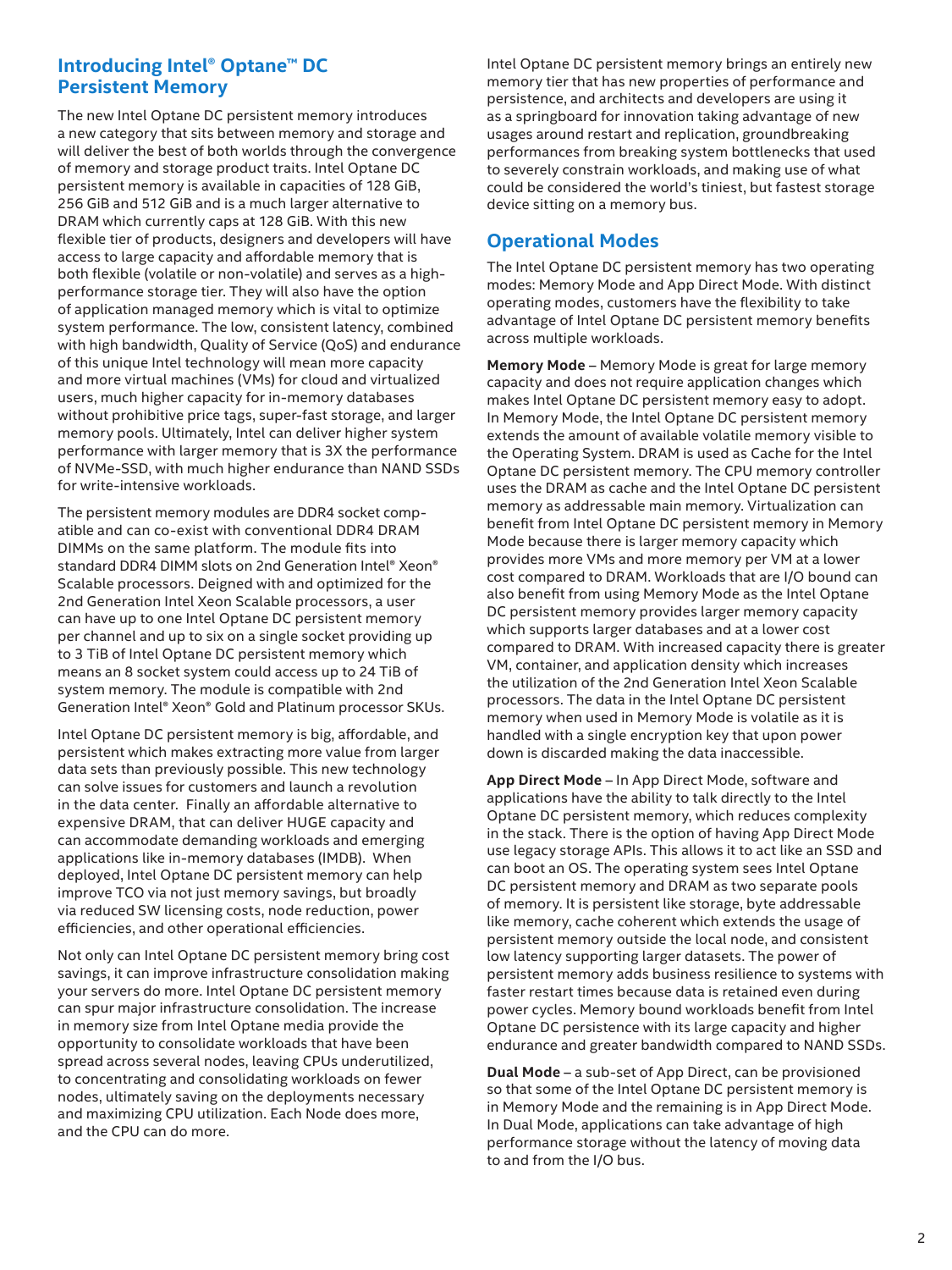## **Security**

Intel Optane DC persistent memory has 256-AES hardware encryption so you can rest easy knowing your data is more secure. While in Memory Mode the Intel Optane DC persistent memory encryption key is removed when powered down and is regenerated at each boot. This means data is no longer accessible. In App Direct Mode data is encrypted using a key on the module. Intel Optane DC persistent memory is locked at power loss and a passphrase is needed to unlock and access the data. The encryption key is stored in a security metadata region on the module and is only accessible by the Intel Optane DC persistent memory controller. If repurposing or discarding the module, a secure cryptographic erase and DIMM over-write is utilized to keep data from being accessed.

### **Extract More Value from Larger Data Sets Than Previously Possible**

With the advent of larger persistent memory capacities, larger datasets can exist closer to the CPU for faster processing which mean greater insights. Higher capacities of Intel persistent memory create a more affordable solution which is accelerating this industry-wide trend towards IMDB. Delivered on the 2nd Generation Intel Xeon Scalable processors, large memory-bound workloads will have significant performance increase for rapid data processing.

With Intel persistent memory, customers will have large capacity memory to choose from which means that they can support bigger datasets for analysis. An additional benefit here is that the CPU can read/write cache lines to Intel persistent memory, which means overhead of constructing the data into 4 KB blocks to be written to disk is eliminated. Intel persistent memory will offer many of these benefits through App Direct mode with higher reliability as Intel Optane DC persistent memory can handle more petabytes written than NAND SSDs. Customers can also benefit from the module's native persistence which provides quicker recovery and less downtime compared to DRAM all at a much lower cost.

# for **SAP HANA More cAPAcitY, Go fASter, SAVe More**

Many mission critical databases and enterprise apps store large amounts of data in working memory. If a server goes down, either planned or not, it can take hours to re-load the memory array, increasing the downtime. Application downtime can be measured in thousands of dollars per minute. Since Intel Optane DC persistent memory retains data during power cycles, these types of applications can be returned to service orders of magnitude faster. This means enterprises, cloud, and communication service providers can consistently meet their SLAs and avoid expensive system redundancy costs. An example is SAP HANA which can realize a 13x faster restart time at a 39% cost savings.1,2,3,4,5

### **Scale Delivery of More Services to More Customers at Compelling Performance**

Virtual machines are requiring bigger amounts of data. Having larger memory capacity near the CPU means that customers can support more virtual machines and more memory per virtual machine all at a cost lower than typical DRAM. Before Intel Optane DC persistent memory, the memory system was constrained and the CPU was underutilized. Consequently, this severely limits performance. Now Intel Optane DC persistent memory enables more virtual machines (VM), or larger VMs at a lower HW cost per VM. With Microsoft Windows Server 2019/Hyper-V, customers can realize 33% more system memory, 36% more VMs per node all at a 30% lower hardware cost.<sup>1,2,6,7</sup>

#### **Drive Application Innovation and Explore New Data-intensive Use Case with this Best-in-Class Product**

With Intel Optane DC persistent memory introducing a new tier of memory, with its compelling new characteristics, and the ability to have direct load load/store access to it, developers are able to drive new innovation and capabilities.

Rapid adoption is easier and customers are able to take full advantage of the Intel Optane DC persistent memory

|                                              | <b>DRAM ONLY</b>                      | (intel) OPTANE DC (X)<br><b>DRAM+</b><br><b>PERSISTENT MEMORY</b>                                                                                             |  |  |
|----------------------------------------------|---------------------------------------|---------------------------------------------------------------------------------------------------------------------------------------------------------------|--|--|
| <b>MORE CAPACITY</b>                         | <b>3 TB DRAM</b>                      | + 6 TB INTEL <sup>®</sup> OPTANE <sup>®</sup> DC = 9 TB TOTAL<br>PERSISTENT MEMORY = 9 TB TOTAL<br><b>(intel)</b><br><b>XEON</b><br><b>PLATINUM</b><br>inside |  |  |
| <b>GO FASTER</b><br><b>MINIMIZE DOWNTIME</b> | <b>RESTART TIME</b><br><b>20 MINS</b> | <b>RESTART TIME</b><br><b>Faster</b><br><b>90 SECONDS</b><br>Restart <sup>1,2,3,4</sup>                                                                       |  |  |
| <b>SAVE MORE</b><br><b>COST/DB TERABYTE</b>  | $~\sim$ \$62,495 USD<br>$\mathbf{1}$  | $390/6$ Cost<br>$390/6$ Savings <sup>5</sup><br>$~-$ \$38,357 USD                                                                                             |  |  |

Pricing Guidance as of March 1, 2019. Intel does not guarantee any costs or cost reduction.

You should consult other information and performance tests to assist you in your purchase decision.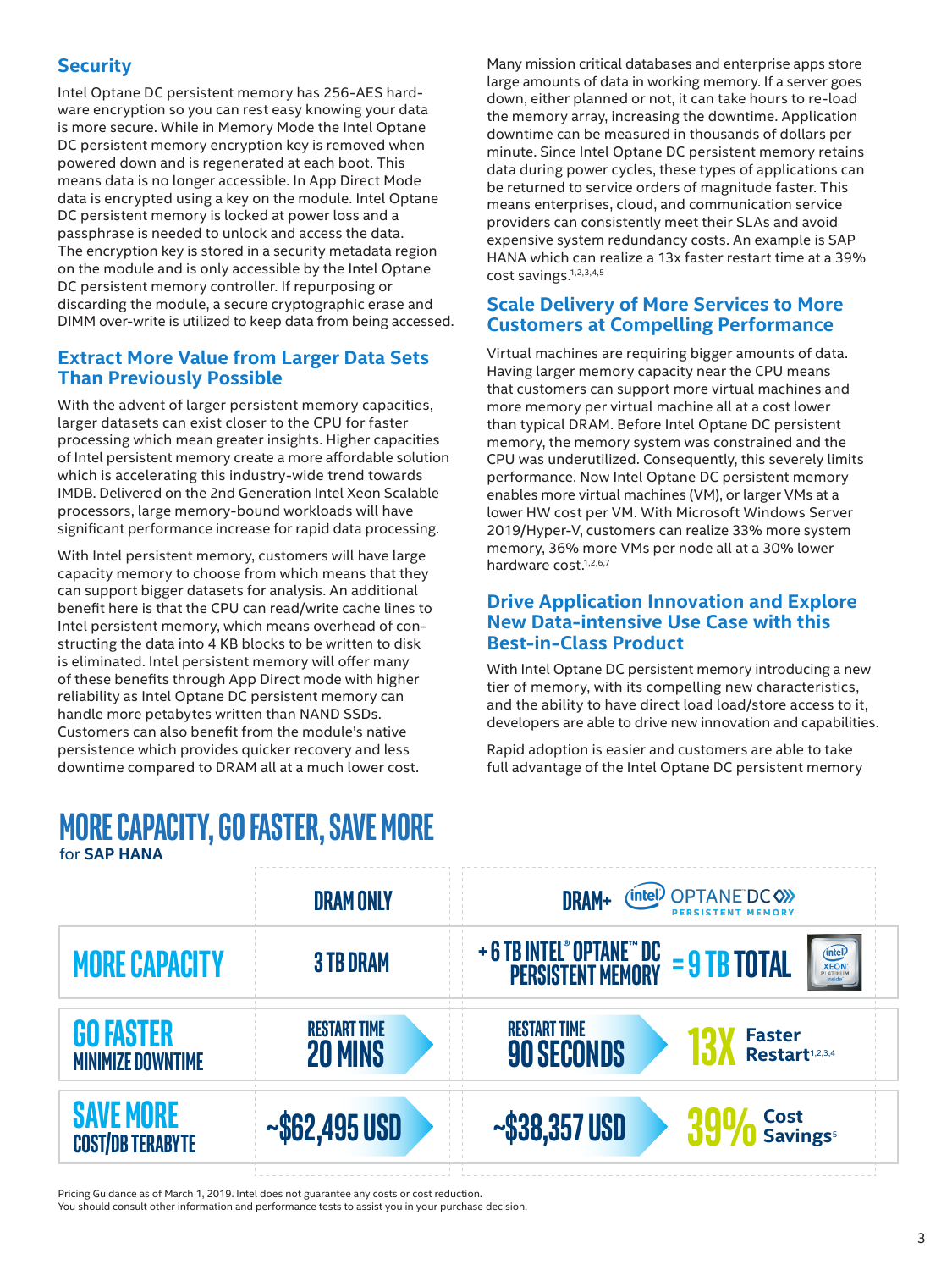capabilities with a growing global ecosystem of ISVs, OSVs, virtualization providers, database and enterprise applica-tion vendors, data analytics vendors, open source solutions providers, Cloud Service Providers, and HW OEMs, Standards bodies such as the Storage Network Industry Association (SNIA), ACPI, UEFI, and DMTF.

### **Programming Model**

The software interface for using Intel Optane DC persistent memory was designed in collaboration with dozens of companies to create a unified programming model for persistent memory. The Storage Network Industry Association (SNIA) formed a technical workgroup which has published a specification of the model. This software interface is independent of any specific persistent memory technology and can be used with Intel Optane DC persistent memory or any other persistent memory technology.

The model exposes three main capabilities:

- The management path allows system administrators to configure persistent memory products and check their health.
- The storage path supports the traditional storage APIs where existing applications and file systems need no change; they simply see the persistent memory as very fast storage.
- The memory-mapped path exposes persistent memory through a persistent memory-aware file system so that applications have direct load/store access to the persistent memory. This direct access does not use the page cache like traditional file systems and has been named DAX by the operating system vendors.

When an independent software vendor (ISV) decides to fully leverage what persistent memory can do, converting the application to memory map persistent memory and place data structures in it can be a significant change. Keeping track of persistent memory allocations and making changes to data structures as transactions (to keep them consistent in the face of power failure) is complex programming that hasn't been required for volatile memory and is done differently for block-based storage.

The Persistent Memory Development Kit (PMDK – http://pmem.jo) provides libraries meant to make persistent memory programming easier. Software developers only pull in the features they need, keeping their programs lean and fast on persistent memory.

These libraries are fully validated and performance-tuned by Intel. They are open source and product neutral, working well on a variety of persistent memory products. The PMDK contains a collection of open source libraries which build on the SNIA programming model. The PMDK is fully documented and includes code samples, tutorials and blogs. Language support for the libraries exists in C and C++, with support for Java, Python\*, and other languages in progress.

### **Turn Your Data from a Burden to an Asset**

Intel® Optane™ DC persistent memory represents a groundbreaking technology innovation.Delivered with the next-generation Intel® Xeon® Scalable processor, this technology will transform critical data workloads—from cloud and databases, to in-memory analytics, and content delivery networks.

# **WiNdoWS SerVer\* 2019/HYPer-V - MuLti-teNANt VirtuALiZAtioN**

**Workload – Windows Server 2019/Hyper-V with OLTP Cloud Benchmark** 



Pricing Guidance as of March 1, 2019. Intel does not guarantee any costs or cost reduction.

You should consult other information and performance tests to assist you in your purchase decision.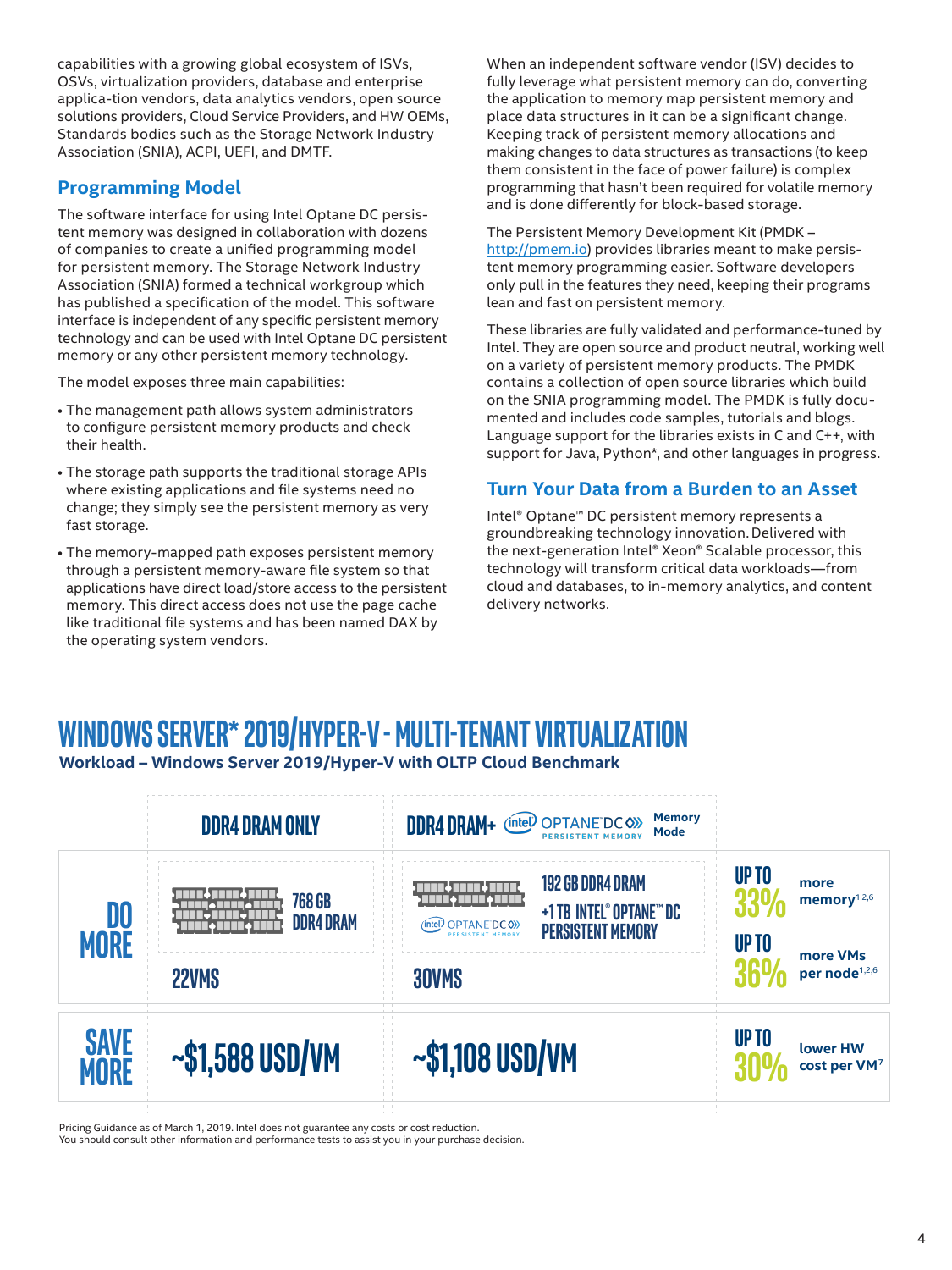# **Intel Optane DC Persistent Memory Data Sheet**

| <b>PRODUCT FAMILY</b>                                     | Intel <sup>®</sup> Optane <sup>™</sup> DC Persistent Memory |                                |                        |                 |                        |                 |  |  |
|-----------------------------------------------------------|-------------------------------------------------------------|--------------------------------|------------------------|-----------------|------------------------|-----------------|--|--|
| <b>FORM FACTOR</b>                                        | Persistent Memory Module (PMM)                              |                                |                        |                 |                        |                 |  |  |
| <b>DCPMM SKU1</b>                                         |                                                             | 128 GiB                        | 256 GiB                |                 | 512 GiB                |                 |  |  |
| <b>USER CAPACITY</b>                                      | 126.4 GiB <sup>8</sup>                                      |                                | 252.4 GiB <sup>8</sup> |                 | 502.5 GiB <sup>8</sup> |                 |  |  |
| <b>MOQ</b>                                                | $\overline{4}$                                              | 50                             | $\overline{4}$         | 50              | $\overline{4}$         | 50              |  |  |
| MM#                                                       | 999AVV                                                      | 999AVW                         | 999AVX                 | 999AVZ          | 999AW1                 | 999AW2          |  |  |
| <b>PRODUCT CODE</b>                                       | NMA1XXD128GPSU4                                             | NMA1XXD128GPSUF                | NMA1XXD256GPSU4        | NMA1XXD256GPSUF | NMA1XXD512GPSU4        | NMA1XXD512GPSUF |  |  |
| <b>MODEL STRING</b>                                       |                                                             | NMA1XXD256GPS<br>NMA1XXD128GPS |                        |                 |                        | NMA1XXD512GPS   |  |  |
| <b>TECHNOLOGY</b>                                         | Intel <sup>®</sup> Optane <sup>™</sup> Technology           |                                |                        |                 |                        |                 |  |  |
| <b>LIMITED WARRANTY</b>                                   | 5 years                                                     |                                |                        |                 |                        |                 |  |  |
| <b>AFR</b>                                                | $\leq 0.44$                                                 |                                |                        |                 |                        |                 |  |  |
| <b>ENDURANCE</b><br><b>100% WRITES</b><br>15W 256B        | <b>292 PBW</b>                                              |                                | 363 PBW                |                 | 300 PBW                |                 |  |  |
| <b>ENDURANCE</b><br><b>100% WRITES</b><br><b>15W 64B</b>  | 91 PBW                                                      |                                | 91 PBW                 |                 | <b>75 PBW</b>          |                 |  |  |
| <b>BANDWIDTH</b><br><b>100% READ</b><br><b>15W 256B</b>   | $6.8$ GB/s                                                  |                                | $6.8$ GB/s             |                 | 5.3 GB/s               |                 |  |  |
| <b>BANDWIDTH</b><br><b>100% WRITES</b><br><b>15W 256B</b> | $1.85$ GB/s                                                 |                                | $2.3$ GB/s             |                 | 1.89 GB/s              |                 |  |  |
| <b>BANDWIDTH</b><br><b>100% READ</b><br><b>15W 64B</b>    | $1.7$ GB/s                                                  |                                | 1.75 GB/s              |                 | $1.4$ GB/s             |                 |  |  |
| <b>BANDWIDTH</b><br><b>100% WRITES</b><br><b>15W 64B</b>  | $0.45$ GB/s                                                 |                                | $0.58$ GB/s            |                 | $0.47$ GB/s            |                 |  |  |
| <b>DDR FREQUENCY</b>                                      | 2666, 2400, 2133, 1866 MT/s                                 |                                |                        |                 |                        |                 |  |  |
| <b>MAX TDP</b>                                            | <b>15W</b><br><b>18W</b>                                    |                                |                        |                 |                        |                 |  |  |
| <b>TEMPERATURE</b><br>(TJMAX)                             | ≤ 84 oC (85 oC shutdown, 83 oC default) media temperature   |                                |                        |                 |                        |                 |  |  |
| <b>TEMPERATURE</b><br>(TAMBIENT)                          | 54 oC @ 2.4m/s for 10W                                      |                                |                        |                 |                        |                 |  |  |
| <b>TEMPERATURE</b><br>(TAMBIENT)                          | 49 oC @ 2.4m/s for 12W                                      |                                |                        |                 |                        |                 |  |  |
| <b>TEMPERATURE</b><br>(TAMBIENT)                          |                                                             | 44 oC @ 2.7m/s for 15W         |                        |                 |                        |                 |  |  |
| <b>TEMPERATURE</b><br>(TAMBIENT)                          | N/A<br>40 oC @ 3.7m/s for 18W                               |                                |                        |                 |                        |                 |  |  |

**NOTES:** <sup>1</sup>GiB = 2<sup>30</sup>; GB = 10<sup>9</sup>

# **Learn more at intel.com/optanedcpersistentmemory**